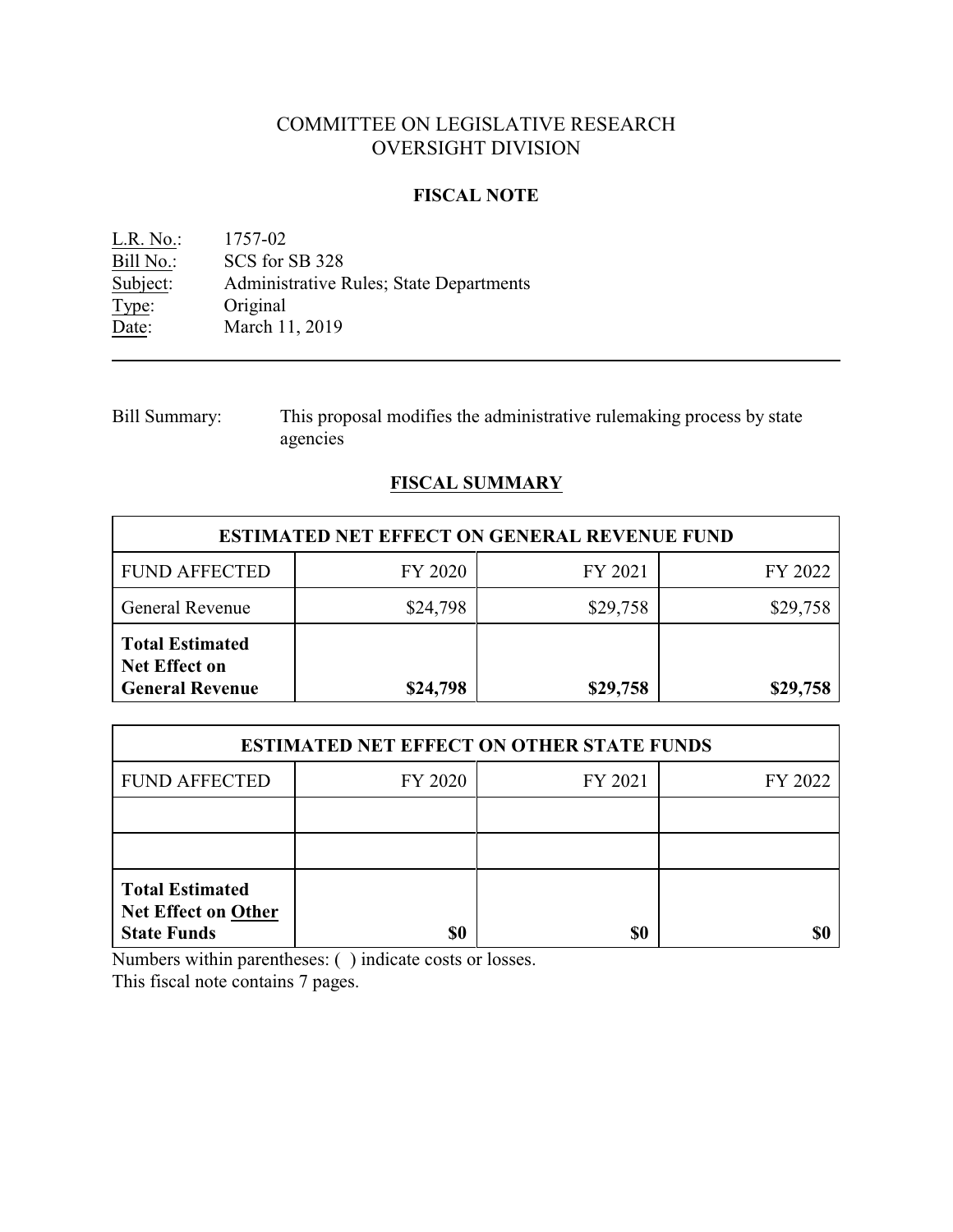L.R. No. 1757-02 Bill No. SCS for SB 328 Page 2 of 7 March 11, 2019

| <b>ESTIMATED NET EFFECT ON FEDERAL FUNDS</b>                        |         |         |         |  |
|---------------------------------------------------------------------|---------|---------|---------|--|
| <b>FUND AFFECTED</b>                                                | FY 2020 | FY 2021 | FY 2022 |  |
|                                                                     |         |         |         |  |
|                                                                     |         |         |         |  |
| <b>Total Estimated</b><br>Net Effect on All<br><b>Federal Funds</b> | \$0     | \$0     |         |  |

| <b>ESTIMATED NET EFFECT ON FULL TIME EQUIVALENT (FTE)</b>    |         |         |         |  |
|--------------------------------------------------------------|---------|---------|---------|--|
| <b>FUND AFFECTED</b>                                         | FY 2020 | FY 2021 | FY 2022 |  |
|                                                              |         |         |         |  |
|                                                              |         |         |         |  |
| <b>Total Estimated</b><br><b>Net Effect on</b><br><b>FTE</b> |         |         |         |  |

 $\Box$  Estimated Net Effect (expenditures or reduced revenues) expected to exceed \$100,000 in any of the three fiscal years after implementation of the act.

| <b>ESTIMATED NET EFFECT ON LOCAL FUNDS</b> |         |         |         |
|--------------------------------------------|---------|---------|---------|
| <b>FUND AFFECTED</b>                       | FY 2020 | FY 2021 | FY 2022 |
| <b>Local Government</b>                    | \$0     | \$0     | \$0     |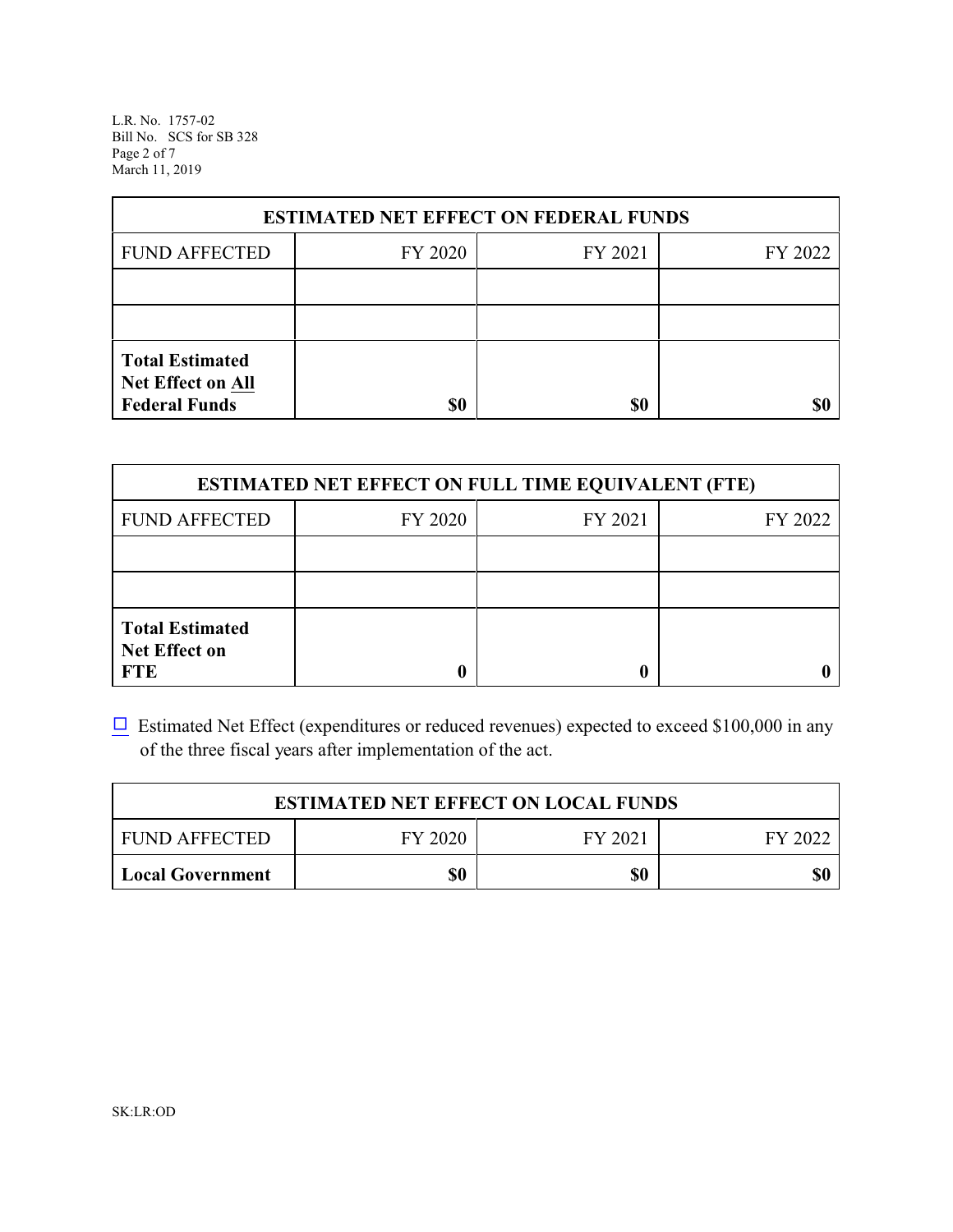L.R. No. 1757-02 Bill No. SCS for SB 328 Page 3 of 7 March 11, 2019

#### **FISCAL ANALYSIS**

#### ASSUMPTION

Officials from the **Office of the Secretary of State (SOS)** assume publishing costs in calendar year 2018 for the *Missouri Register* was \$11,374 while register subscription fees totaled \$3,256. Publishing cost for Code updates in 2018 was \$18,312 plus an additional shipping cost of \$9,698 for a total cost of \$28,010. Code subscription fees were \$6,370. FY 2020 cost savings lower due to late August effective date.

**Oversight** notes that the SOS has stated the proposal would have a direct fiscal impact on their organization. Oversight does not have any information to the contrary. Therefore, Oversight will reflect a net savings of \$24,798 in FY 2020, and \$29,758 in FY 2021 and FY 2022 on the fiscal note.

**Oversight** notes Section 536.033. states copies of the register or code shall be available to public by SOS upon request for a reasonable charge not to exceed the actual cost. All fees collected by SOS from the sale shall be deposited to general revenue.

Officials from the **Joint Committee on Administrative Rules (JCAR)** state this legislation is not anticipated to cause a fiscal impact beyond its current appropriation.

**Oversight** assumes JCAR will be able to administer any rules resulting from this proposal with existing resources.

Officials from the **Department of Labor and Industrial Relations**, **Department of Insurance, Financial Institutions and Professional Registration**, **Department of Public Safety-State Emergency Management Agency**, **Missouri Ethics Commission**, **Department of Transportation**, **Department of Natural Resources**, **Department of Corrections**, **Missouri State Employees' Retirement System**, **Department of Public Safety-Fire Safety**, **Department of Health and Senior Services**, **Department of Elementary and Secondary Education**, **Department of Public Safety-Missouri National Guard**, **Office of the Governor**, **Missouri Department of Conservation**, **Department of Revenue**, **Missouri Tax Commission**, **Office of Administration**, **Missouri Consolidated Health Care Plan**, **State Auditor's Office**, **Department of Public Safety-Capitol Police**, **Missouri Senate**, **Legislative Research**, **Office of State Courts Administrator**, **Department of Agriculture**, **Office of the State Public Defender**, **Missouri Lottery Commission**, **Department of Public Safety-Gaming Commission**, **Department of Social Services**, **Department of Mental Health**, **Department of Public Safety-Missouri State Highway Patrol**, **Office of Administration-Budget and**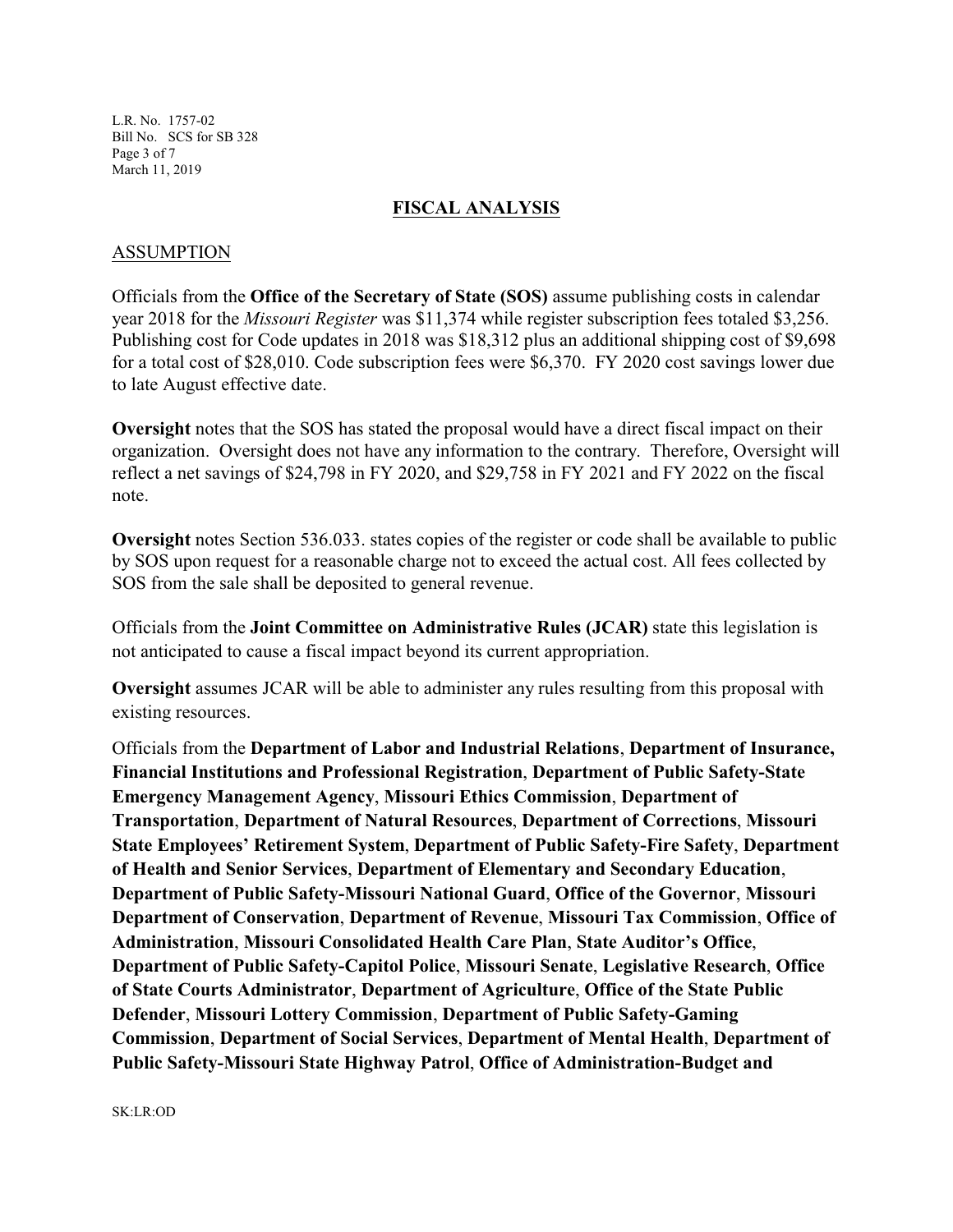L.R. No. 1757-02 Bill No. SCS for SB 328 Page 4 of 7 March 11, 2019

#### ASSUMPTION (continued)

**Planning**, **Department of Higher Education**, **Office of the State Treasurer**, and **Office of Prosecution Services** each assume the proposal will have no fiscal impact on their organization.

In response to a previous version, officials from the **Department of Economic Development**, **Department of Public Safety-Veterans Commission**, **Office of Administration-Administrative Hearing Commission**, **Missouri House of Representatives**, **Department of Public Safety-Division of Alcohol and Tobacco Control**, **Department of Public Safety-Office of Director**, and **Attorney General's Office** each assume the proposal will have no fiscal impact on their respective organizations.

**Oversight** notes that the Department of Labor and Industrial Relations, Department of Economic Development, Office of the State Treasurer, Department of Public Safety-Veterans Commission, Department of Transportation, State Auditor's Office, Office of Administration-Budget and Planning, Office of Administration-Administrative Hearing Commission, Department of Public Safety-Missouri National Guard, Department of Revenue, Department of Mental Health, Department of Insurance, Financial Institutions and Professional Registration, Department of Corrections, Missouri House of Representatives, Missouri Ethics Commission, Department of Public Safety-Missouri State Highway Patrol, Department of Social Services, Department of Natural Resources, Department of Health and Senior Services, Office of the Governor, Department of Public Safety-Capitol Police, Missouri Department of Conservation, Department of Public Safety-Division of Alcohol and Tobacco Control, Department of Public Safety-Office of Director, Department of Higher Education, Attorney General's Office, Office of Administration, Office of State Courts Administrator, Missouri Senate, Department of Public Safety-Gaming Commission, Department of Public Safety-Missouri State Emergency Management Agency, Missouri Tax Commission, Office of the State Public Defender, Missouri Consolidated Health Care Plan, Department of Public Safety-Fire Safety, Legislative Research, Missouri Lottery Commission, and Office of Prosecution Services has stated the proposal would not have a direct fiscal impact on their organization. Oversight does not have any information to the contrary. Therefore, Oversight will reflect a zero impact on the fiscal note.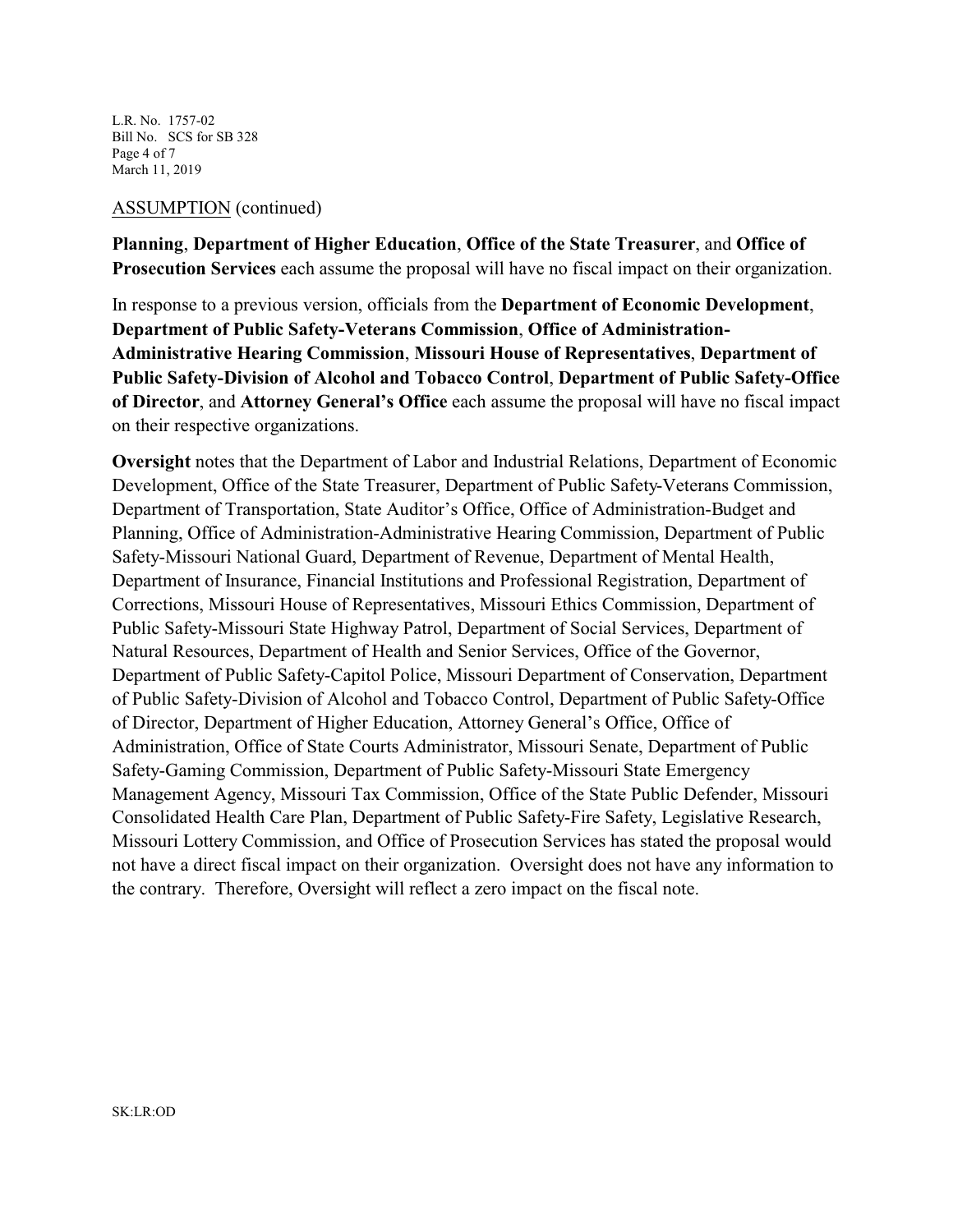L.R. No. 1757-02 Bill No. SCS for SB 328 Page 5 of 7 March 11, 2019

| FISCAL IMPACT - State Government<br><b>GENERAL REVENUE FUND</b> | FY 2020<br>$(10 \text{ Mo.})$ | FY 2021         | FY 2022         |
|-----------------------------------------------------------------|-------------------------------|-----------------|-----------------|
| Savings - SOS<br>Publication and shipping costs                 | \$32,820                      | \$39,384        | \$39,384        |
| Loss - SOS<br>decreased fee collection                          | $(\$8,022)$                   | $(\$9,626)$     | (\$9,626)       |
| <b>ESTIMATED NET EFFECT ON</b><br><b>GENERAL REVENUE FUND</b>   | <u>\$24,798</u>               | <u>\$29,758</u> | <u>\$29,758</u> |
| FISCAL IMPACT - Local Government                                | FY 2020<br>$(10 \text{ Mo.})$ | FY 2021         | FY 2022         |
|                                                                 | <u>\$0</u>                    | <u>\$0</u>      | <u>\$0</u>      |

## FISCAL IMPACT - Small Business

No direct fiscal impact to small businesses would be expected as a result of this proposal.

## FISCAL DESCRIPTION

This act modifies the administrative rulemaking process. Any state agency that promulgates an emergency rule shall complete a fiscal note if such rule would require an expenditure of public funds or an expenditure by a private entity. Such fiscal note shall be filed with the Secretary of State and the Joint Committee on Administrative Rules prior to the adoption of the rule. The fiscal note shall be supported by a declaration that is subject to criminal penalties for making a false declaration, rather than an affidavit. After the filing of the rule, the Secretary of State shall, as soon as practicable, publish certain materials related to the rule in the Missouri Register, email such materials within three business days to persons who have registered to be notified of the agency's actions, and publish such materials within three business days on the Secretary of State's website. The act provides that the fiscal note for an emergency rule must only reflect fiscal costs for the duration of the emergency rule.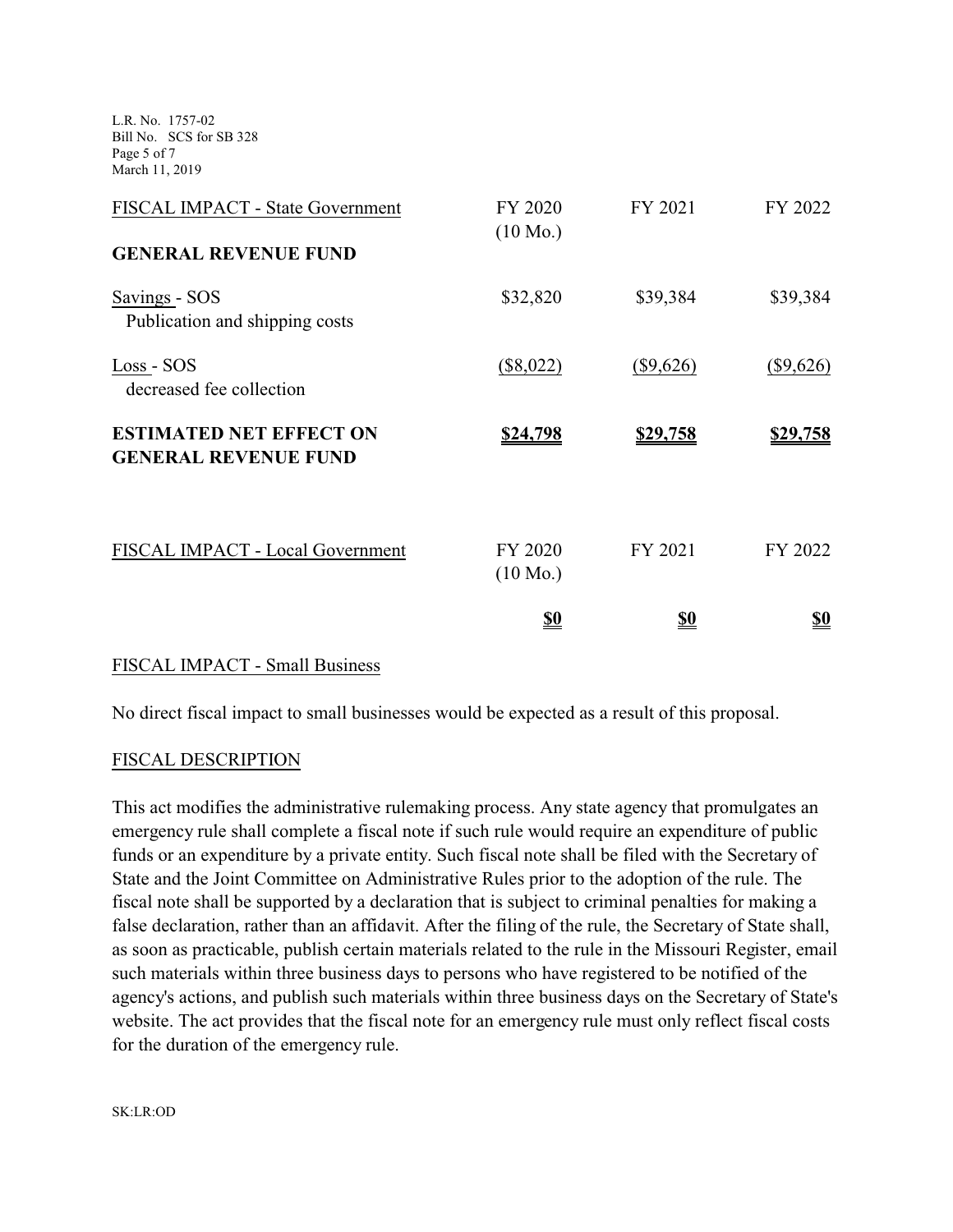L.R. No. 1757-02 Bill No. SCS for SB 328 Page 6 of 7 March 11, 2019

# FISCAL DESCRIPTION (continued)

Currently, the Missouri Register and the Code of State Regulations must be published in writing upon request. This act repeals these requirements. Additionally, current requirements regarding the printing of the Code and costs for printing and mailing of the Register are repealed.

This legislation is not federally mandated, would not duplicate any other program and would not require additional capital improvements or rental space.

# SOURCES OF INFORMATION

Office of the Secretary of State Joint Committee on Administrative Rules Department of Labor and Industrial Relations Department of Economic Development Office of the State Treasurer Department of Public Safety-Veterans Commission Department of Transportation State Auditor's Office Office of Administration-Budget and Planning Office of Administration-Administrative Hearing Commission Department of Public Safety-Missouri National Guard Department of Revenue Department of Mental Health Department of Insurance, Financial Institutions and Professional Registration Department of Corrections Missouri House of Representatives Missouri Ethics Commission Department of Public Safety-Missouri State Highway Patrol Department of Social Services Department of Natural Resources Department of Health and Senior Services Office of the Governor Department of Public Safety-Capitol Police Missouri Department of Conservation Department of Public Safety-Division of Alcohol and Tobacco Control Department of Public Safety-Office of Director

SK:LR:OD